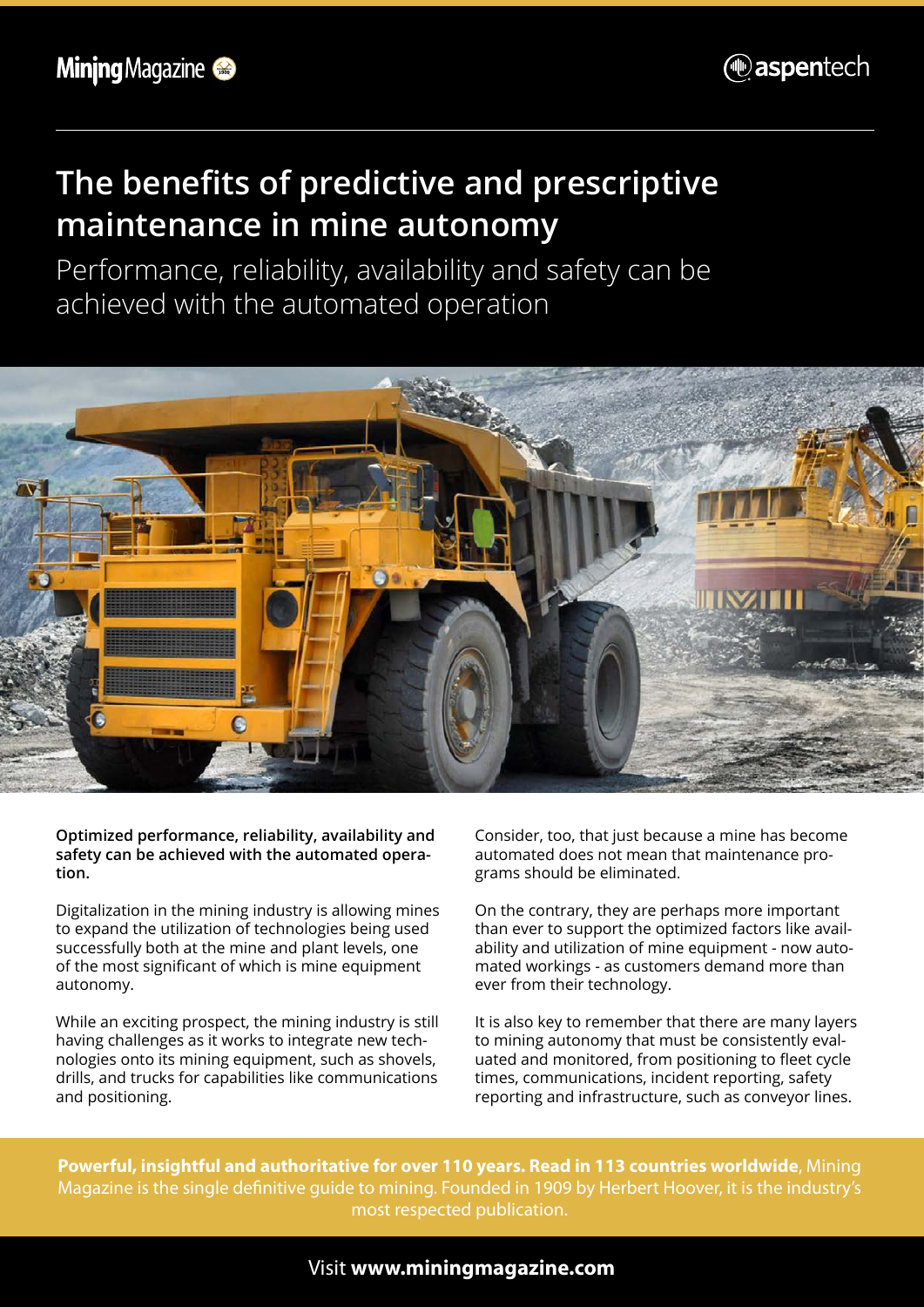

*"AspenTech's deep process expertise and knowledge of the fundamental chemistry, equipment properties, and science - combined with new asset management capabilities - has enabled it to focus on asset lifecycle optimization,"* said Peter Reynolds, contributing

Within each subsystem exists the opportunity to excel, maintain status quo or to fail - and ensuring success, according to Aspen Technology, Inc., is centered within the application of predictive and prescriptive maintenance.

Aspen Technology, Inc., also known as AspenTech, has taken the lead on pushing digital transformation of the mining, chemical, engineering and oil/gas industries by optimizing assets through the use of artificial intelligence (AI) within its leading-edge software that keeps mines safe, sustainable, and at their best operational levels.

Moreover, AspenTech's focus on rapid time to value ensures return on investment in months, not years, facility wide scalability and continuous evolution; all using existing data and existing resources.

In business for more than three decades, AspenTech has the full-service expertise to perfectly weave its machine learning and AI technology into a customer's plans and goals, helping translate the goal of autonomy into tangible action.

#### **What is predictive maintenance? Prescriptive maintenance? What are the benefits of both?**

On the other hand, prescriptive maintenance (RxM) takes things a step further to not only predict the potential issue, but also to offer information regarding potential causes before failure occurs. While the two terms are spokes of the same wheel, the latter's goal is to provide recommendations that apply the anticipated outcome using analytics with greater lead time and cast a broader net on overall facility impacts and causes.

Much newer than PdM, RxM is quickly becoming part of best practice protocols at mining operations and other industrial work sites that AspenTech serves.

By definition, both maintenance types parallel the future of autonomy perfectly. There are two key benefits to autonomy in any industry - to improve safety and productivity - and PdM and RxM are built upon those same foundations.

For example, in an automated mining operation using predictive maintenance for its mobile equipment fleet, there may never be one moment when any employee is in the line of danger.

Because its maintenance program can identify the issue quickly, minimal downtime may be needed to rectify said problem before it even becomes an actual incident - and potentially this fix could be done right from a control room at the site (or even miles away at a remote center). This means higher availability and reliability, too, and of course a cost savings for the client.

#### **Bringing it all together: Aspen Mtell®**

For metals and mining, Aspen Mtell will change the maintenance game. A prescriptive maintenance solution marries the inherent, often muscle memory, knowledge of existing operations with existing process data to automatically alert when a failure could occur, potential causes, and the scope of that failure - earlier than ever.

With early detection, high accuracy with fewer false alarms, prescriptive maintenance and fast deployment times using low-touch machine learning, Aspen Mtell offers the capability for a customer to identify patterns in operating data that can predict degradation well in advance of it becoming reality. It uses leading edge technology including failure pattern

*"Thanks to centralized monitoring… mine equipment can be efficiently managed by a proper fleet management system, utilizing prove equipment availability and consequently "An unexpected shutdown in any of the mine*